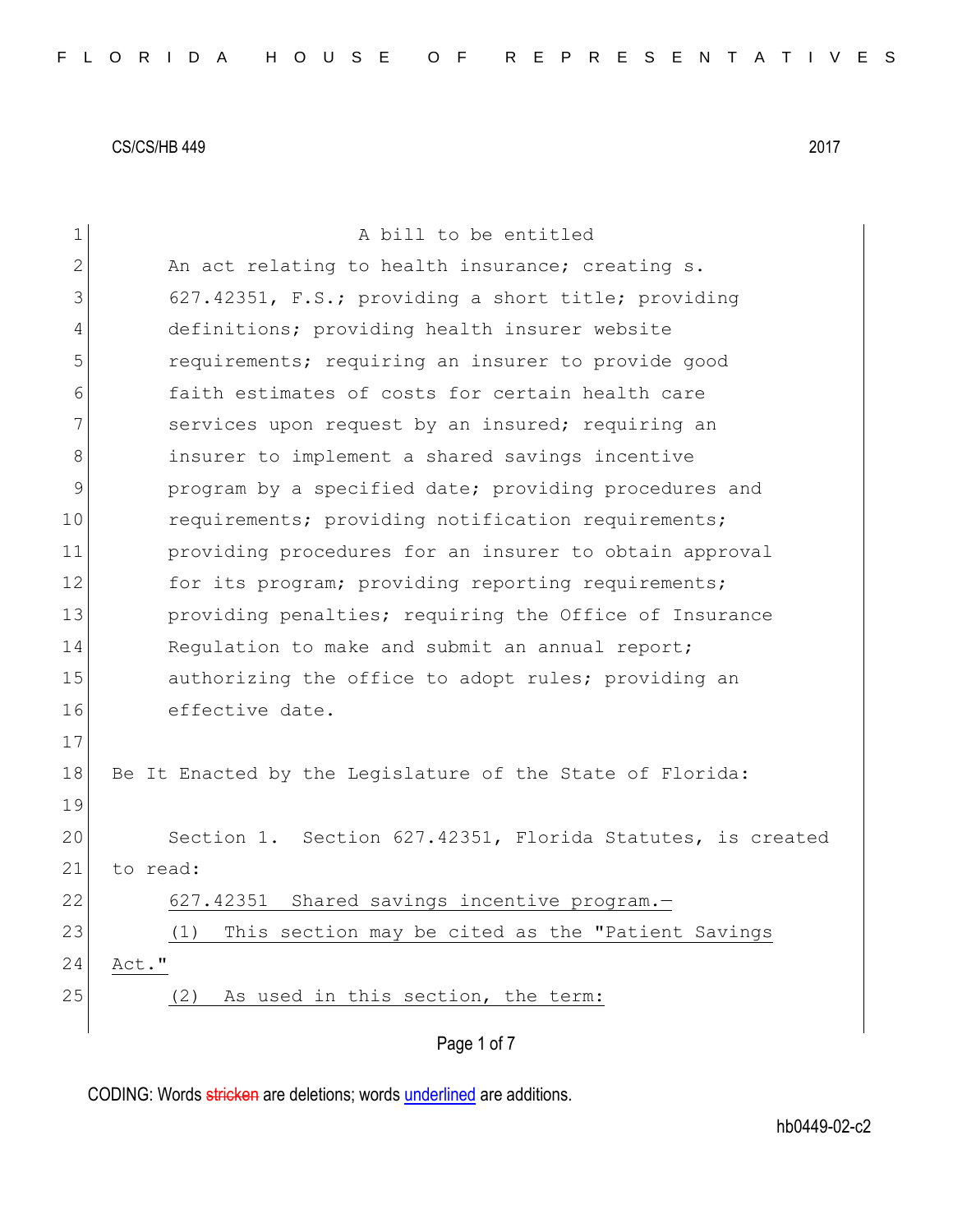| 26     | (a) "Average price" means the average amount paid to an          |
|--------|------------------------------------------------------------------|
| 27     | in-network health care provider for a shoppable health care      |
| 28     | service within a 1-year period or as determined by another       |
| 29     | method approved by the office.                                   |
| 30     | (b) "Contracted amount" means the amount agreed to be paid       |
| 31     | by the health insurer pursuant to a policy, contract, or         |
| 32     | certificate of insurance to a health care provider for shoppable |
| 33     | health care services covered by the policy, contract, or         |
| 34     | certificate of insurance, including any facility fees charged by |
| 35     | the provider.                                                    |
| 36     | (c) "Health care provider" means a hospital, ambulatory          |
| 37     | surgical center, and other medical facility licensed under       |
| 38     | chapter 395; a home health agency licensed under chapter 400; a  |
| 39     | physician licensed under chapter 458; a physician assistant      |
| 40     | licensed under chapter 458 or chapter 459; an osteopathic        |
| 41     | physician licensed under chapter 459; a chiropractic physician   |
| 42     | licensed under chapter 460; a podiatric physician licensed under |
| 43     | chapter 461; a naturopath licensed under chapter 462; a dentist  |
| 44     | licensed under chapter 466; nurses licensed under part I of      |
| 45     | chapter 464; a midwife licensed under chapter 467; an            |
| 46     | occupational therapist licensed under chapter 468; radiological  |
| 47     | personnel certified under chapter 468; a clinical laboratory     |
| $4\,8$ | licensed under chapter 483; a physical therapist and a physical  |
| 49     | therapist assistant licensed under chapter 486; a blood bank,    |
| 50     | plasma center, industrial clinic, and renal dialysis facility;   |
|        |                                                                  |

# Page 2 of 7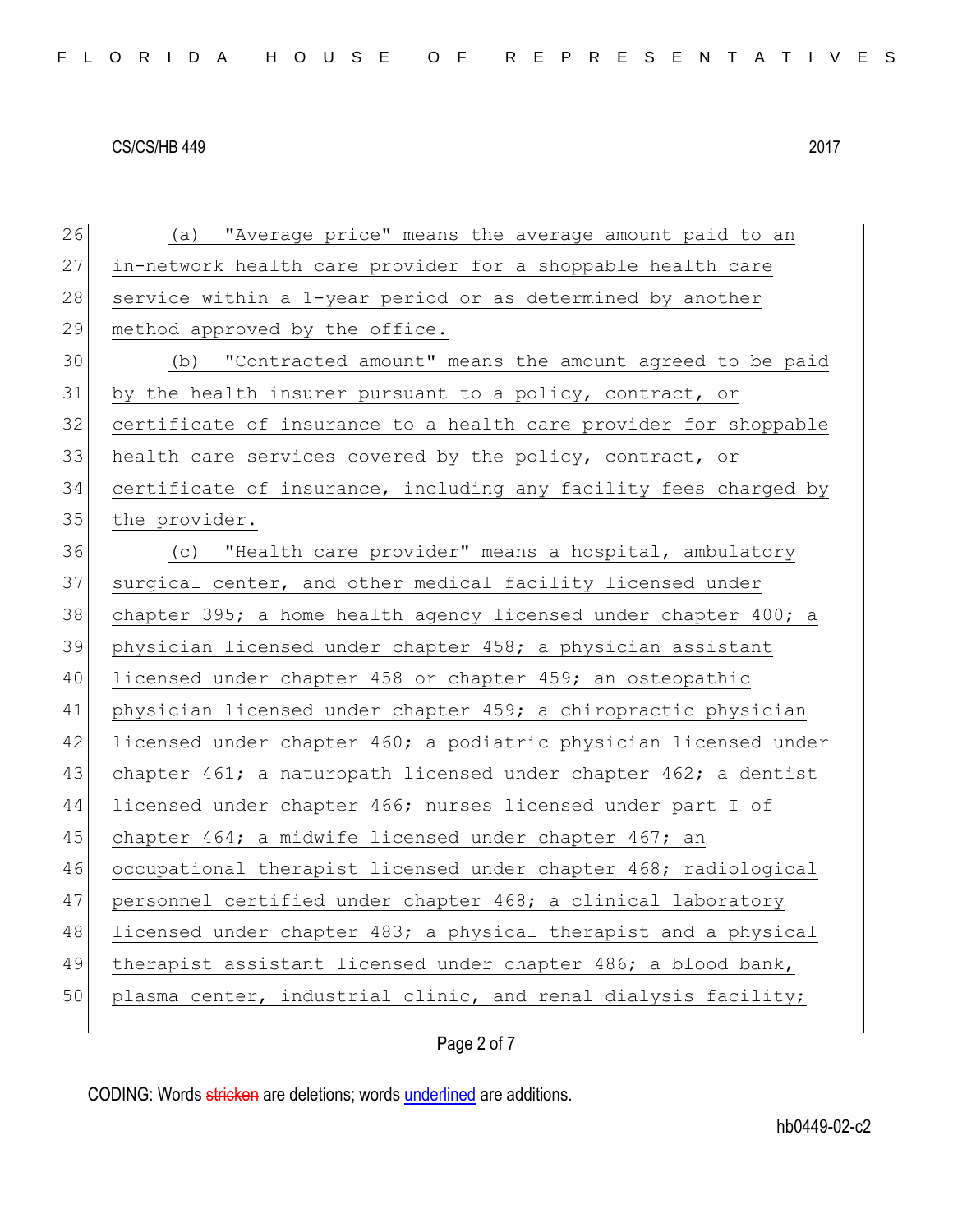| 51 | or a professional association, partnership, corporation, joint  |  |  |  |  |  |  |  |  |  |  |
|----|-----------------------------------------------------------------|--|--|--|--|--|--|--|--|--|--|
| 52 | venture, or other association for professional activity by      |  |  |  |  |  |  |  |  |  |  |
| 53 | health care providers.                                          |  |  |  |  |  |  |  |  |  |  |
| 54 | "Health insurer" means an authorized insurer offering<br>(d)    |  |  |  |  |  |  |  |  |  |  |
| 55 | an individual or group insurance policy that provides major     |  |  |  |  |  |  |  |  |  |  |
| 56 | medical or similar comprehensive coverage or a health           |  |  |  |  |  |  |  |  |  |  |
| 57 | maintenance organization as defined in s. 641.19. The term does |  |  |  |  |  |  |  |  |  |  |
| 58 | not include the state group health insurance program provided   |  |  |  |  |  |  |  |  |  |  |
| 59 | under s. 110.123.                                               |  |  |  |  |  |  |  |  |  |  |
| 60 | (e) "Shared savings incentive program" means a cash             |  |  |  |  |  |  |  |  |  |  |
| 61 | incentive program established by a health insurer pursuant to   |  |  |  |  |  |  |  |  |  |  |
| 62 | this section.                                                   |  |  |  |  |  |  |  |  |  |  |
| 63 | "Shoppable health care service" means a nonemergency<br>(f)     |  |  |  |  |  |  |  |  |  |  |
| 64 | health care service for which an insured may receive a cash     |  |  |  |  |  |  |  |  |  |  |
| 65 | payment under a shared savings incentive program. Shoppable     |  |  |  |  |  |  |  |  |  |  |
| 66 | health care services include:                                   |  |  |  |  |  |  |  |  |  |  |
| 67 | Clinical laboratory services.<br>1.                             |  |  |  |  |  |  |  |  |  |  |
| 68 | Infusion therapy.<br>2.                                         |  |  |  |  |  |  |  |  |  |  |
| 69 | Inpatient and outpatient surgical procedures.<br>3.             |  |  |  |  |  |  |  |  |  |  |
| 70 | Obstetrical and gynecological services.<br>4.                   |  |  |  |  |  |  |  |  |  |  |
| 71 | Outpatient nonsurgical diagnostic tests and procedures.<br>5.   |  |  |  |  |  |  |  |  |  |  |
| 72 | Physical and occupational therapy services.<br>6.               |  |  |  |  |  |  |  |  |  |  |
| 73 | Radiology and imaging services.<br>$\frac{1}{2}$ .              |  |  |  |  |  |  |  |  |  |  |
| 74 | A health insurer's website must provide a method for<br>(3)     |  |  |  |  |  |  |  |  |  |  |
| 75 | an insured or prospective insured to request and obtain         |  |  |  |  |  |  |  |  |  |  |
|    |                                                                 |  |  |  |  |  |  |  |  |  |  |

Page 3 of 7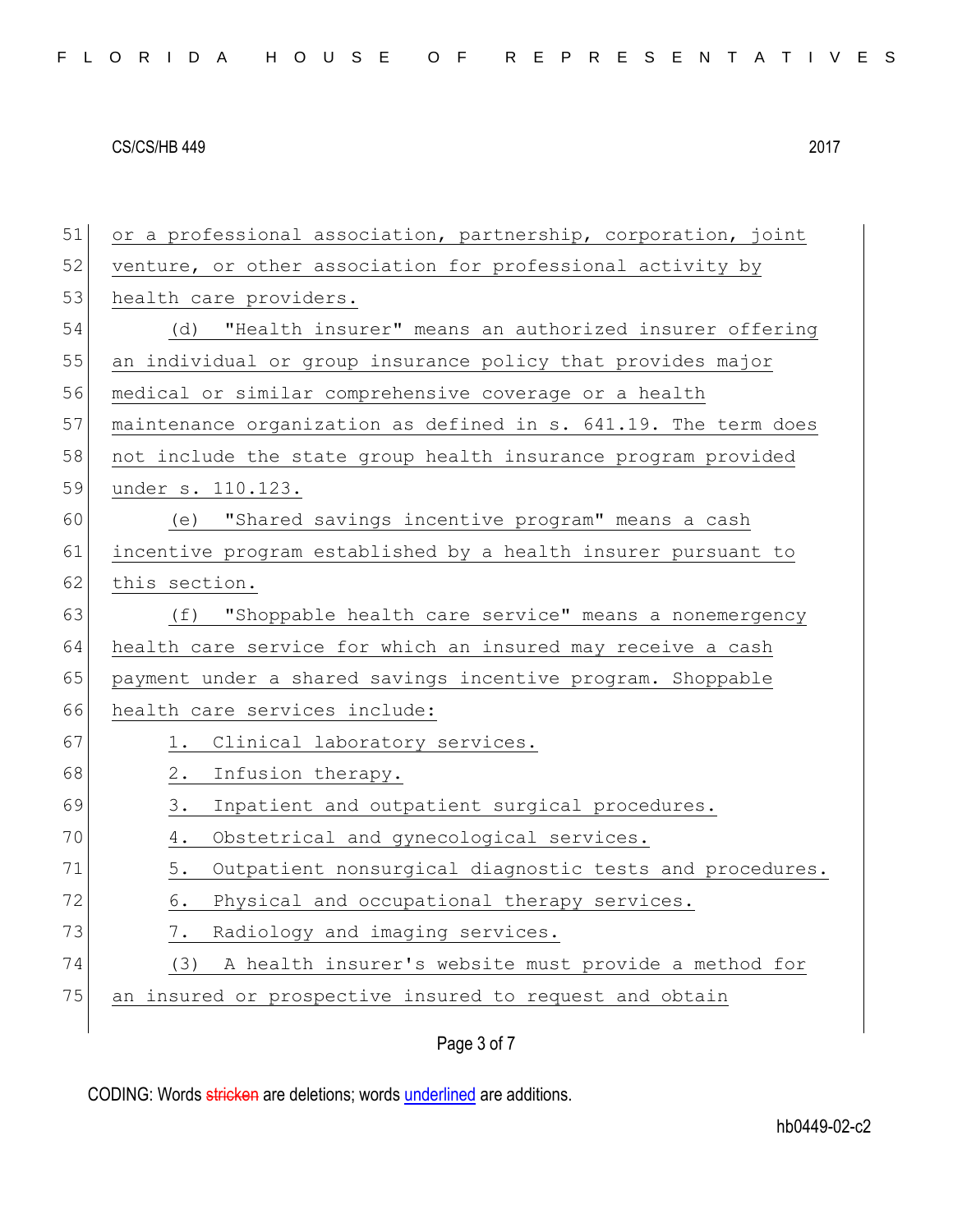76 information on the contracted amount for a shoppable health care 77 service from a health care provider and to compare the average 78 price among health care providers. The website must provide 79 information relating to the quality of each shoppable health 80 care service from each health care provider, if available. 81 (4) Upon the request of an insured, a health insurer must 82 provide a good faith estimate of the contracted amount and the 83 estimated amount of copayments, deductibles, and other cost-84 sharing responsibilities for health care services and procedures 85 within 2 working days after the request for both in-network and 86 out-of-network providers. The health insurer must notify the 87 insured that the estimate may differ from the actual amount the 88 insured will be responsible to pay due to unforeseen 89 circumstances that arise out of the proposed nonemergency 90 service or procedure. 91  $(5)$  For the plan year beginning on or after January 1, 92 2018, and for each plan year thereafter, a health insurer must 93 implement a shared savings incentive program to provide a cash 94 payment to an insured when the insured obtains a shoppable 95 health care service at a price that is less than the average 96 price for that service. 97 (a) The amount of the shared savings incentive program 98 payment may be calculated as a percentage between the contracted 99 amount and the average price, or by an alternative method

100 approved by the office.

### Page 4 of 7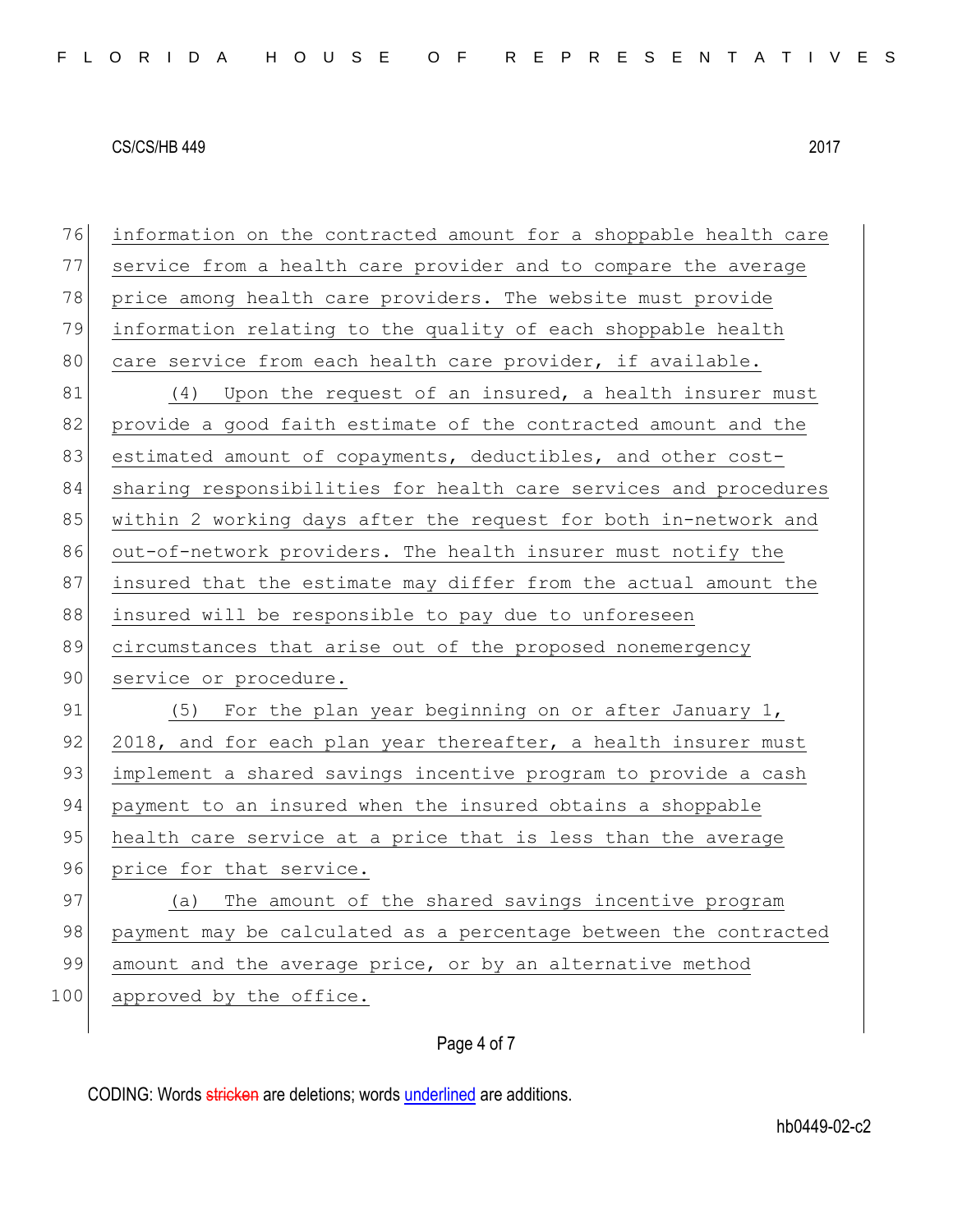101 (b) The amount of the cash payment to the insured must be 102 at least 50 percent of the health insurer's saved costs for each 103 shoppable health care service paid to the health care provider 104 as compared with the average price. 105  $\vert$  (c) If an insured elects to receive a shoppable health 106 care service from an out-of-network health care provider for a 107 price that is less than the average price, the health insurer 108 must treat such service as if it is provided by an in-network 109 health care provider for purposes of calculating the shared 110 savings incentive program payment. 111 (d) A health insurer is not required to provide a cash 112 payment under the shared savings incentive program to an insured 113 when the health insurer's saved cost is less than \$50. 114 (e) A cash payment made by a health insurer in accordance 115 with this section is not an administrative expense for rate 116 development or rate filing purposes. 117 (6) The shared savings incentive program must be a 118 component part of the policy, contract, or certificate of 119 insurance provided by the health insurer. Annually and at the  $120$  time of enrollment or renewal, a health insurer must notify each 121 insured of the shared savings incentive program. 122 (7) A health insurer must file a description of the shared 123 savings incentive program on a form prescribed by the office. 124 The office must review the filing to determine if the program 125 complies with the requirements of this section.

## Page 5 of 7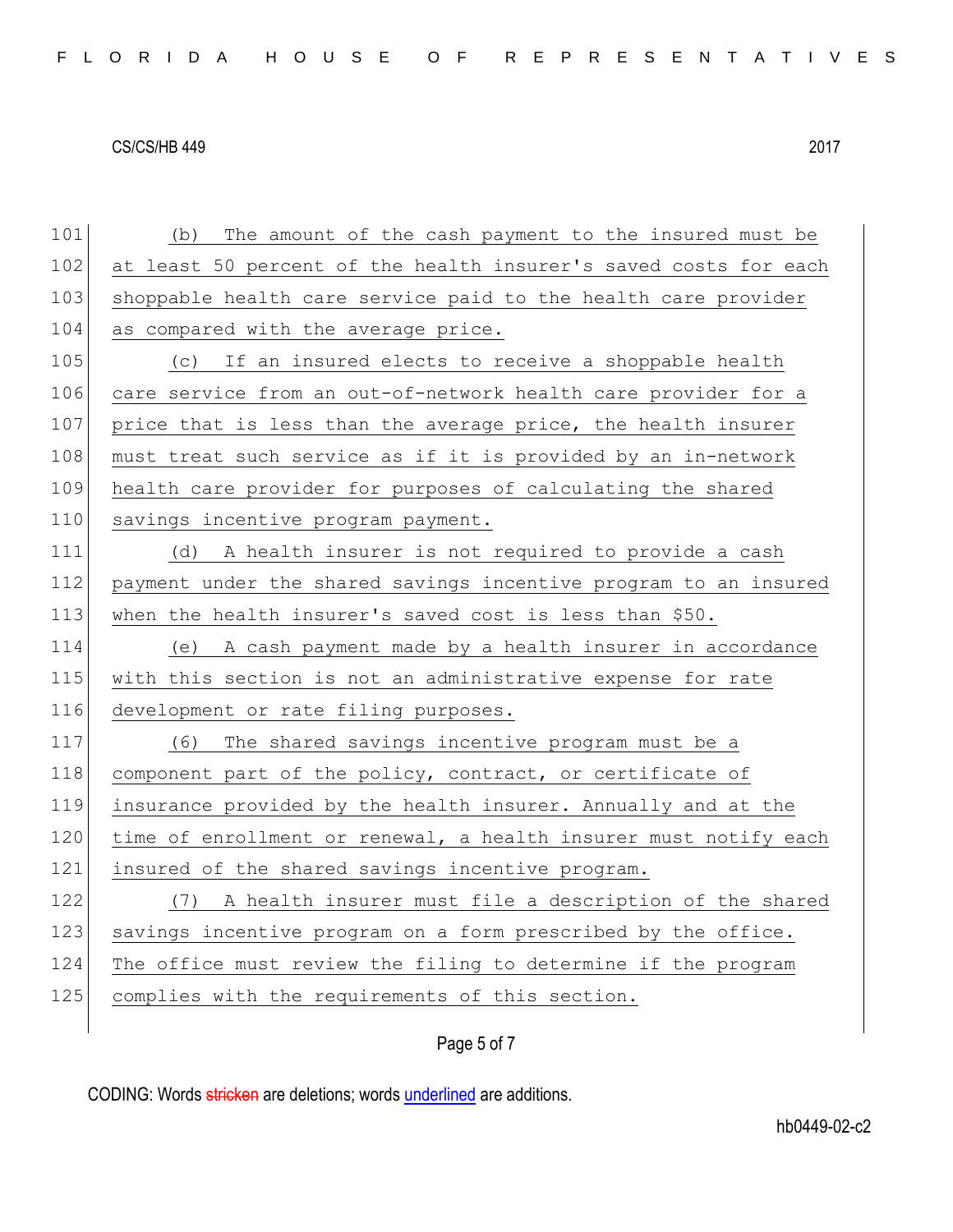|  |  |  |  |  |  |  |  |  |  | FLORIDA HOUSE OF REPRESENTATIVES |  |  |  |  |  |  |  |  |  |  |  |  |  |  |  |  |
|--|--|--|--|--|--|--|--|--|--|----------------------------------|--|--|--|--|--|--|--|--|--|--|--|--|--|--|--|--|
|--|--|--|--|--|--|--|--|--|--|----------------------------------|--|--|--|--|--|--|--|--|--|--|--|--|--|--|--|--|

126 (8) A health insurer must file an annual report with the 127 office of its shared savings incentive program by March 1, 2018, 128 and each year thereafter. The report must include: 129 (a) The total number of cash payments made pursuant to 130 this section for the calendar year. 131 (b) Each shoppable health care service, by category, for 132 which a cash payment was made. 133 (c) The average amount of cash payments. 134 (d) The total amount saved by the health insurer when 135 compared with the average price for each shoppable health 136 service category. 137 (e) The total number of insureds and the percentage of 138 total insureds who participated. 139 (9) (a) The office may impose an administrative penalty of 140 no more than \$5,000 per violation per day upon a health insurer 141 for failure to comply with this section. A fine imposed under 142 this section may be in addition to other penalties or fines 143 authorized by the insurance code. 144 (b) If a health insurer fails to meet the filing 145 requirements under this section and does not submit the filing 146 within 30 days after the due date, the office may order the 147 health insurer to discontinue issuing policies, contracts, or 148 certificate of insurance until the filing requirements have been 149 fulfilled. 150 (c) The office may revoke or suspend for at least 12

# Page 6 of 7